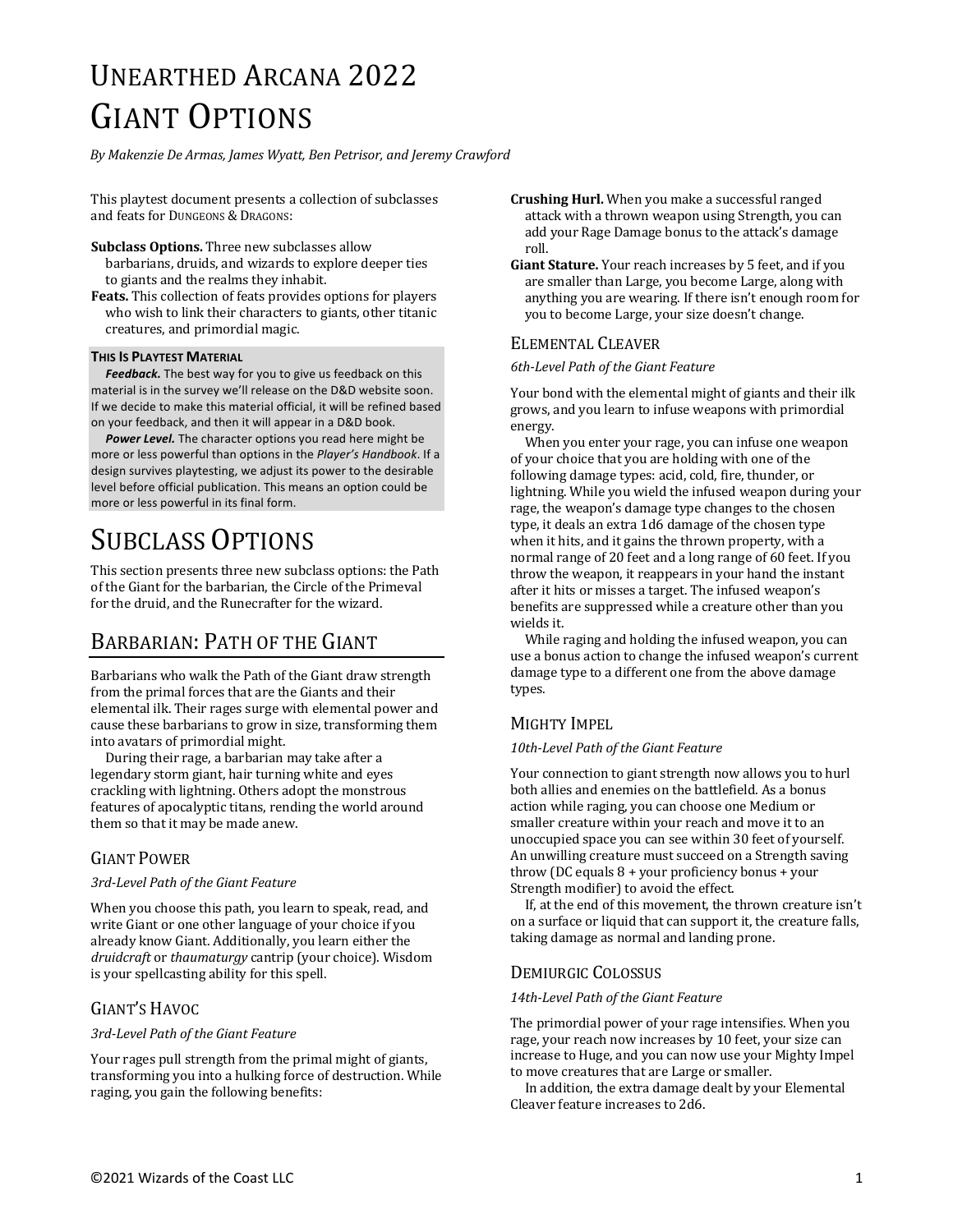# DRUID: CIRCLE OF THE PRIMEVAL

The Circle of the Primeval teaches that, though the land may change over time, it never truly forgets. By tapping into the timeworn memory of the earth, these druids summon and bond with the spirit of a primeval behemoth—a hulking creature that once ruled the ancient world alongside the giants. The most well-known primeval behemoths are the dinosaurs, but spirits bonded with members of the Circle of the Primeval have also taken the form of ancient predecessors to today's common beasts and other fantastical titanic creatures.

Working alongside their companion spirit, most druids of the Circle of the Primeval spend their lives delving into long-forgotten places and preserving the remnants of bygone eras. As a druid's power grows, so does their companion, the beast starting near equal in size to its druid partner before increasing in stature until it too towers over the land.

#### KEEPER OF OLD

#### *2nd-Level Circle of the Primeval Feature*

Your connection to the mighty primeval behemoths allows you new insight into the ancient world.

You gain proficiency in the History skill. When you make an Intelligence (History) check, you can roll a d4 and add the number rolled to the ability check.

#### PRIMEVAL COMPANION

#### *2nd-Level Circle of the Primeval Feature*

Starting when you choose this circle, you can call upon the primeval creature whose spirit is bound to you. As an action, you can expend one use of your Wild Shape feature to summon your primeval companion, rather than assuming a beast form. The companion appears in an unoccupied space of your choice within 30 feet of you.

The primeval companion is friendly to you and your companions, and it obeys your commands. See this creature's game statistics in the Primeval Companion stat block, which uses your proficiency bonus (PB) in several places. You can determine the cosmetic appearance of the companion; for example, your companion may evoke ancient predators like raptors or saber-toothed tigers, or it might be more inclined for defense, appearing as an armored ankylosaurus or a wooly rhino. These choices have no effect on the companion's game statistics.

In combat, the companion shares your initiative count, but it takes its turn immediately after yours. It can move and use its reaction on its own, but the only action it takes on its turn is the Dodge action, unless you take a bonus action on your turn to command it to take another action. That action can be one in its stat block or some other action. If you are incapacitated, the companion can take any action of its choice, not just Dodge.

The companion remains until it is reduced to 0 hit points or until you die, at which point the companion vanishes. If you use this feature to summon the companion again and you already have a companion present, the first companion immediately vanishes. Anything the companion was wearing or carrying is left behind when the companion vanishes.

# **PRIMEVAL COMPANION**

*Medium Beast, Neutral*

**Armor Class** 13 + PB (natural armor)

**Hit Points** 10 + five times your druid level (the companion has a number of Hit Dice [d10s] equal to your druid level) **Speed** 30 ft.

| <b>STR</b> | DEX | CON                                                       | <b>INT</b> | <b>WIS</b> | CHA |
|------------|-----|-----------------------------------------------------------|------------|------------|-----|
|            |     | $15 (+2)$ $15 (+2)$ $17 (+3)$ $6 (-2)$ $12 (+1)$ $8 (-1)$ |            |            |     |

**Saving Throws** Dex +2 plus PB, Con +3 plus PB

**Senses** darkvision 60 ft., passive Perception 11 **Languages** understands the languages you speak

**Challenge** — **Proficiency Bonus (PB)** equals your bonus

#### **ACTIONS**

*Strike. Melee Weapon Attack:* +2 plus PB to hit, reach 5 ft., one target. *Hit:* 1d8 plus PB bludgeoning, piercing, or slashing damage (your choice).

#### **REACTIONS**

*Intercept Attack.* When a creature the companion can see hits a target with an attack, and the target is within 5 feet of the companion, the target instead takes half the damage. The companion takes the remainder of the damage.

#### PREHISTORIC CONDUIT

#### *6th-Level Circle of the Primeval Feature*

You learn how to channel your magic through your primeval companion. When you cast a spell with a range other than self, the spell can originate from you or your primeval companion.

In addition, if the primeval companion is affected by a spell you cast that allows creatures to make a saving throw against its effects, the primeval companion has advantage on its saving throw. If the primeval companion would normally take half damage on a successful save against this spell, the companion instead takes no damage on a successful save and half damage with no additional effects on a failed save.

#### TITANIC BOND

#### *10th-Level Circle of the Primeval Feature*

The primeval companion grows to Large size, and when you summon it, you can grant it either a climbing speed or a swimming speed equal to its walking speed.

In turn, the primeval companion lends you some of its terrifying might. Once per turn while your primeval companion is summoned, when you hit a creature with an attack or deal damage to a creature you can see with a spell you cast, you can force that creature to make a Wisdom saving throw against your spell save DC; on a failure, the creature is frightened of you until the end of your next turn.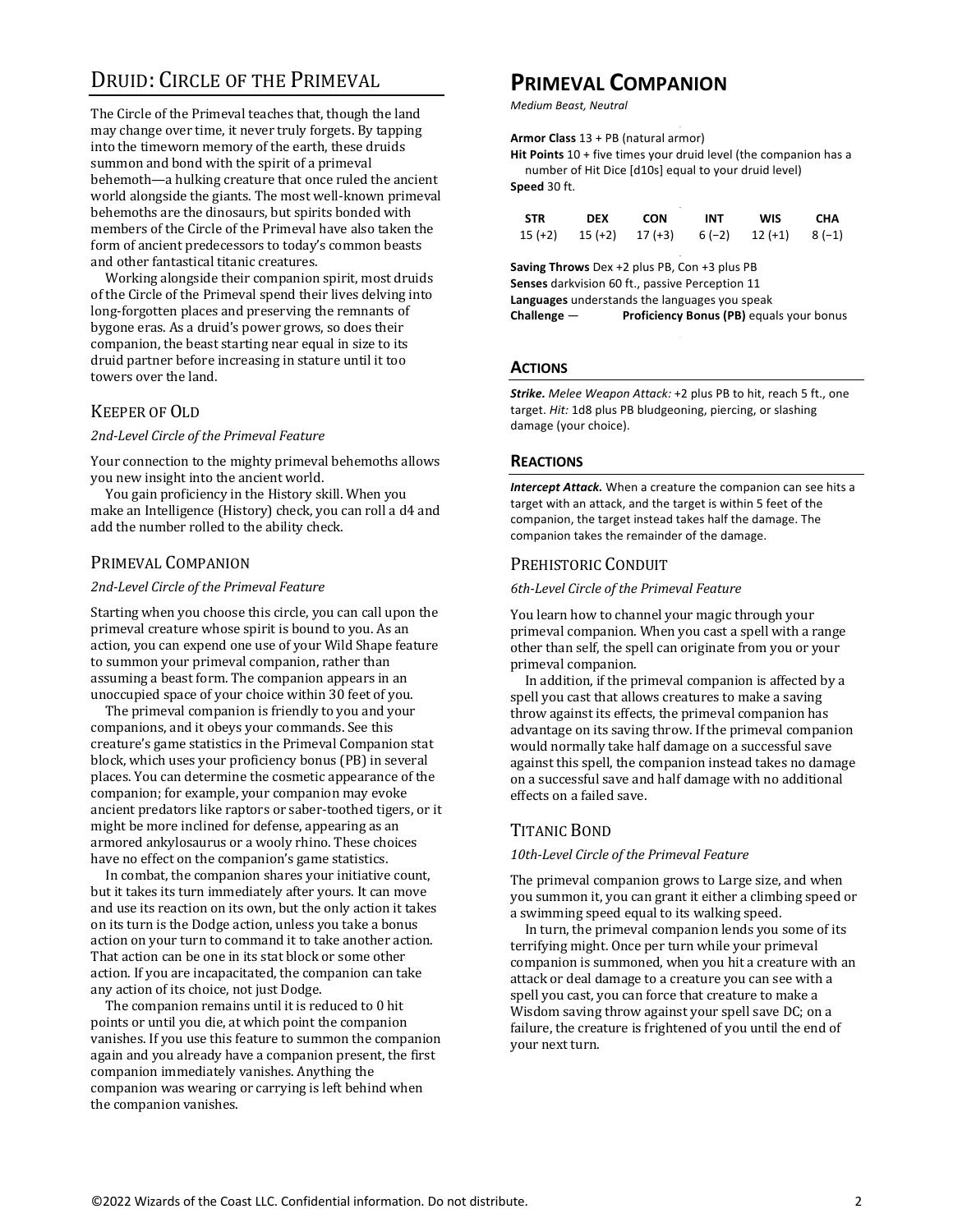#### SCOURGE OF THE ANCIENTS

#### *14th-Level Circle of the Primeval Feature*

You have learned to fully harness the titanic legacy of your companion. As part of the bonus action you use to command your companion, you can expend a spell slot of any level to heighten your primeval companion's might, granting it the following benefits:

- **Hulking Behemoth.** The companion becomes Huge and gains temporary hit points equal to 10 times the level of the spell slot expended. If there isn't enough room for the companion to become Huge, it attains the maximum possible size in the space available.
- **Mauler.** On a hit, the companion's Strike deals additional damage equal to 1d8 plus the level of the spell slot expended.
- Titanic Stride. The companion's walking speed increases by a number of feet equal to 5 times the level of the spell slot expended.

These benefits last for 1 hour, until the companion vanishes, or until you expend a spell slot for this feature again.

# WIZARD: RUNECRAFTER

Runecrafter wizards enhance their spellcasting through the ancient power of runes. Though the tradition originated with the giant rune casters of old, runecraft magic has expanded to encompass countless languages and practitioners across different worlds.

For many runecrafters, the runes they wield are as every bit unique and personal as their spellbook. Some strive to honor the practice's origins among the giants, engraving their runes on decorative stones that adorn their spellcasting implements, while others messily scribble their runes on scraps of paper.

#### RUNES OF UNDERSTANDING

#### *2nd-Level Runecrafter Feature*

Your study of runecraft has unlocked the ability to decode runes and languages, regardless of their origin; you always have *comprehend languages* prepared, you can cast it without expending a spell slot, and the spell doesn't count against the number of spells you have prepared.

#### RUNIC EMPOWERMENT

#### *2nd-Level Runecrafter Feature*

When you choose this subclass, you learn how to amplify your magic through the application of various runes. Your knowledge of these runes is stored in your spellbook, though you determine the runes' cosmetic appearance. For example, your runes could be engraved into the cover of your spellbook, glowing whenever you cast a spell, or you could work the shape and meaning of the runes directly into a spell's somatic and verbal components.

When you cast a spell using a spell slot, you can invoke one of the following runes:

- Life Rune. When you invoke this rune, choose one creature you can see within 30 feet of you (you can choose yourself). The chosen creature gains temporary hit points equal to 5 times the level of the spell slot expended.
- **War Rune.** When you invoke this rune, choose one creature you can see within 30 feet of you. Until the end of your next turn, attack rolls that target the chosen creature gain a bonus equal to half the level of the spell slot expended (rounded up, minimum of  $+1$ ).
- **Wind Rune.** When you invoke this rune, your speed increases by a number of feet equal to 5 times the level of the spell slot expended, and your movement doesn't provoke opportunity attacks. These benefits last until the start of your next turn.

You can invoke no more than one rune per spell. You can use this feature a number of times equal to your proficiency bonus, and you regain all expended uses when you finish a long rest.

#### SIGILS OF WARDING

#### *6th-Level Runecrafter Feature*

You can call on a rune of protection to guard yourself against threats. When you fail a Strength, Dexterity, or Constitution saving throw, you can use your reaction to expend one use of your Runic Empowerment and succeed on the saving throw instead.

### **RUNE MAVEN**

#### *10th-Level Runecrafter Feature*

Your understanding of runecraft has grown immensely. Whenever you use your Arcane Recovery feature, you also regain a number of your expended uses of Runic Empowerment. The number of uses you regain can be no more than half your Intelligence modifier, rounded up (minimum of 1).

# ENGRAVED ENMITY

#### *14th-Level Runecrafter Feature*

You have mastered the art of wielding your runes directly against your foes. As a bonus action, you can target one creature you can see within 60 feet of yourself. The creature must succeed on a Wisdom saving throw against your spell save DC or be magically marked by an enmity rune. 

The enmity rune appears as a faintly glowing mote of energy that hovers over the marked creature, which suffers the following effects:

**Runecraft's Bane.** The creature has disadvantage on saving throws made against spells you cast.

- **Unveiled Enemy.** The radiance of the glowing rune makes the creature visible if it's invisible, and the creature can't become invisible while the rune persists.
- **Woeful Curse.** When you mark the creature, and as a bonus action on subsequent turns for the duration, you can invoke the enmity rune to curse the creature until the start of your next turn. The next time one of your allies hits the cursed creature with an attack roll, the target also takes 1d8 force damage, and the curse ends.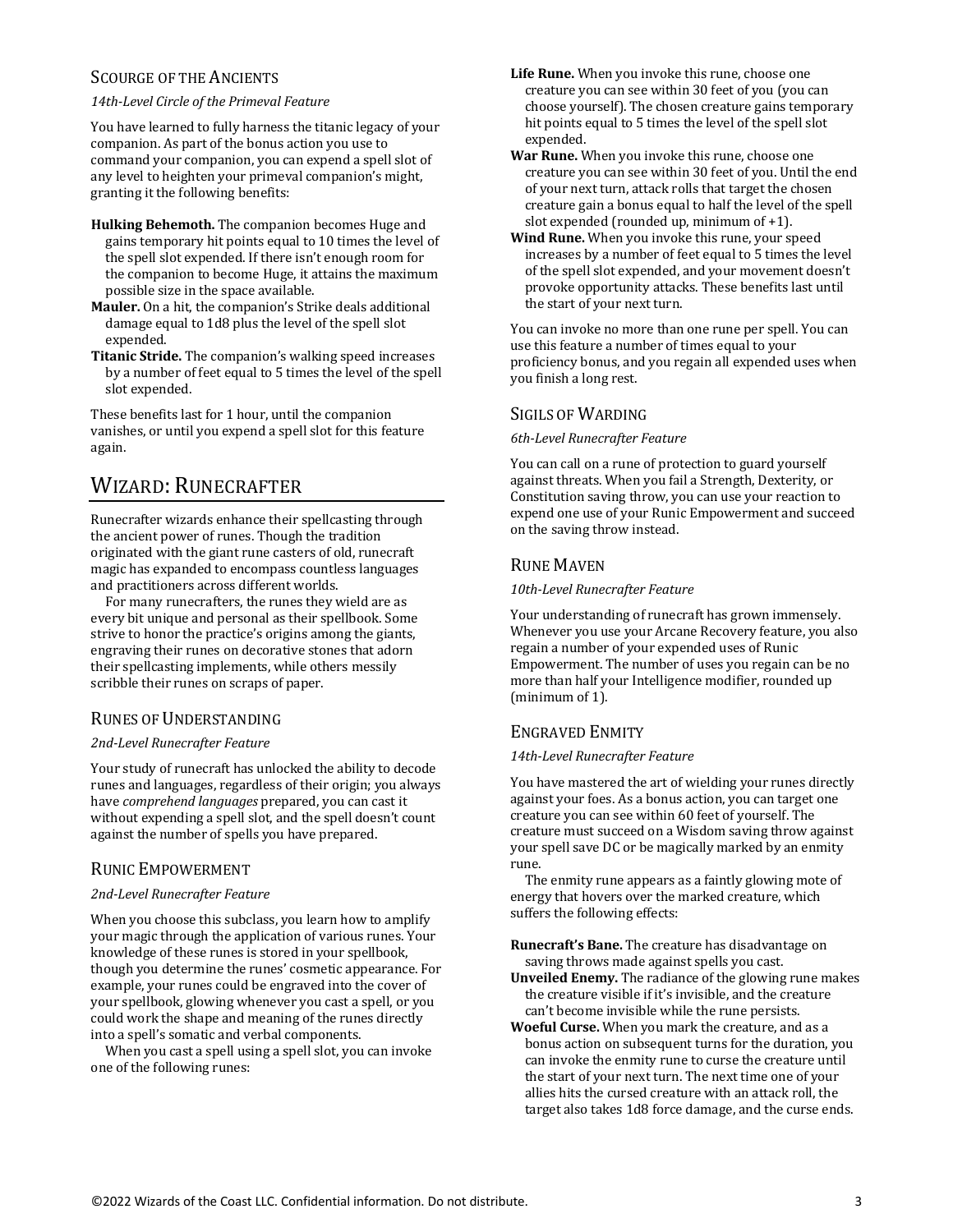The enmity rune lasts for 1 minute or until you lose your concentration (as if you were concentrating on a spell). Once you have marked a creature in this way, you can't do so again until you finish a long rest, unless you expend a spell slot of 3rd level or higher to use this feature again.

# FEATS

The following section presents a variety of feats linked to giants, primordial elements, and other titanic beings of yore. Some of these feats stem directly from giant sources of power, such as a gift from a giant lord or a consequence of slaying a giant. Others reflect exposure to raw elemental power or time spent among giant creatures—whether befriending them or hunting them.

# FEAT DESCRIPTIONS

The feats are presented in alphabetical order. If a feat has a prerequisite, you must meet that prerequisite to gain the feat. The Feats table lists the feats with their prerequisites.

### **FEATS**

| Feat                          | Prerequisite                              |  |
|-------------------------------|-------------------------------------------|--|
| Elemental Touched             |                                           |  |
| Ember of the Fire Giant       | 8th level                                 |  |
| Fury of the Frost Giant       | 4th level                                 |  |
| Guile of the Cloud Giant      | 8th level                                 |  |
| Keenness of the Stone Giant   | 4th level                                 |  |
| <b>Outsized Might</b>         |                                           |  |
| <b>Rune Carver Apprentice</b> |                                           |  |
| Rune Carver Adept             | 4th level, Rune Carver<br>Apprentice feat |  |
| Soul of the Storm Giant       | 8th level                                 |  |
| Vigor of the Hill Giant       | 4th level                                 |  |

# ELEMENTAL TOUCHED

You've been exposed to the primordial magic of the Elemental Planes, granting you a measure of control over the natural world around you. You learn the either the *druidcraft* or *thaumaturgy* cantrip, using Intelligence, Wisdom, or Charisma as the spellcasting ability (choose when you gain this feat).

Whenever you finish a long rest, you can choose which element you are attuned to: Air, Earth, Fire, or Water. Depending on your choice, you can use a bonus action to cause one of the following effects:

- **Air.** You gain a fly speed equal to your walking speed until the end of your turn. If you are airborne at the end of your turn after using this movement and aren't held aloft by other means, you fall.
- **Earth.** You cause the ground within 30 feet of you to become difficult terrain for 1 minute or until you create this effect again. During that time, you can move across ground that is difficult terrain without spending extra movement.
- Fire. You surround yourself in a cloud of ash and smoke. Until the end of your turn, your movement doesn't provoke opportunity attacks.

**Water.** You can create a forceful surge of water directed at a creature within 15 feet of you that you can see. The creature must succeed on a Strength saving throw (which it can choose to fail) against a DC equal to  $8 +$ your spellcasting ability modifier + your proficiency bonus or be pushed up to 10 feet away from you. The water vanishes immediately after the creature succeeds or fails.

You can create this effect a number of times equal to your proficiency bonus, and you regain all expended uses when you finish a long rest.

# EMBER OF THE FIRE GIANT

*Prerequisite: 8th Level*

You've manifested the fiery combat emblematic of fire giants, granting you the following benefits:

**Born of Flame.** You have resistance to fire damage. **Searing Ignition.** When you take the Attack action on your turn, you can replace one of your attacks with a magical burst of flame. Each creature of your choice within 15 feet of you that can see you must make a Dexterity saving throw (DC equals  $8 +$  your proficiency bonus + your Constitution modifier). On a failed save, a creature takes fire damage equal to  $2d6 + your$ proficiency bonus and is blinded until the start of your next turn; on a successful save, the creature takes half as much damage with no additional effects. You can use your Searing Ignition a number of times equal to your proficiency bonus, and you regain all expended uses when you finish a long rest.

# FURY OF THE FROST GIANT

*Prerequisite: 4th Level*

You've manifested the icy might emblematic of frost giants, granting you the following benefits:

#### **Born of Ice.** You have resistance to cold damage. **Frigid Vengeance.** When a creature hits you with an attack roll, you can use your reaction to retaliate with a burst of magical ire. The creature must succeed on a Wisdom saving throw (DC equals  $8 +$  your proficiency bonus + your Constitution modifier) or be frightened of you until the start of its next turn. You can use your reaction in this way a number of times equal to your proficiency bonus, and you regain all expended uses when you finish a long rest.

# GUILE OF THE CLOUD GIANT

*Prerequisite: 8th Level*

You've manifested the airy speech and magic emblematic of cloud giants, granting you the following benefits:

**Misty Form.** You can cast the *blur* spell without using a spell slot or material components. When you cast the spell in this way, the spell doesn't require you to maintain concentration on it. Once you cast the spell in this way, you can't do so again until you finish a long rest. You can also cast this spell in the normal way using spell slots you have of the appropriate level. Intelligence, Wisdom, or Charisma is your spellcasting ability for this feature (choose when you gain this feat).